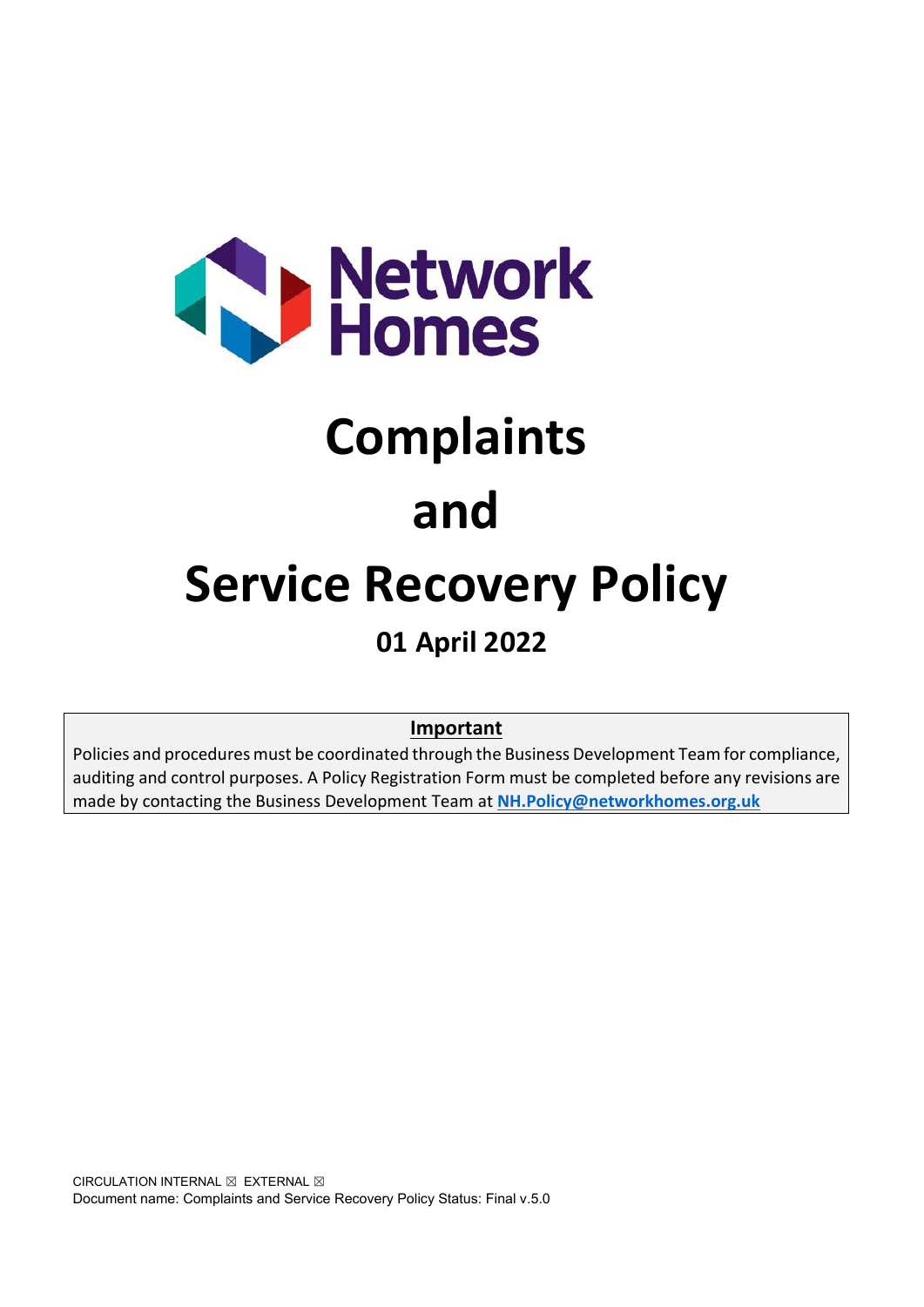#### **Title: Complaints and Service Recovery Policy**

| <b>Document status (Version/Draft/Final)</b> | Published v.5.0                                                             |                |  |
|----------------------------------------------|-----------------------------------------------------------------------------|----------------|--|
| Document reference                           | <b>LPo2.CaC.14v.5.0</b>                                                     |                |  |
| <b>Reason for review</b>                     | Annual/periodic review                                                      |                |  |
| <b>Approved by (Board/ELT/Committee)</b>     | Jamie Ratcliff - Executive Director for<br><b>People &amp; Partnerships</b> |                |  |
| <b>Approved date</b>                         | <b>TBC</b>                                                                  |                |  |
| <b>Effective from (Date)</b>                 | 01 April 2022                                                               |                |  |
| <b>Policy author</b>                         | <b>James Mahaffy - Complaints Manager</b>                                   |                |  |
| <b>Policy owner</b>                          | Jamie Ratcliff - Executive Director for<br><b>People &amp; Partnerships</b> |                |  |
| <b>Accountable officer</b>                   | Jamie Ratcliff - Executive Director for<br><b>People &amp; Partnerships</b> |                |  |
| Date of next review                          | Q3 2022/23 (ready for 01 April 2023)                                        |                |  |
| <b>Consultation: internal</b>                | None, as minor changes only                                                 |                |  |
| <b>Equality Impact Assessment (EIA)</b>      | Date completed                                                              | 16.03.2022     |  |
|                                              | Initial/Full EIA                                                            | <b>Initial</b> |  |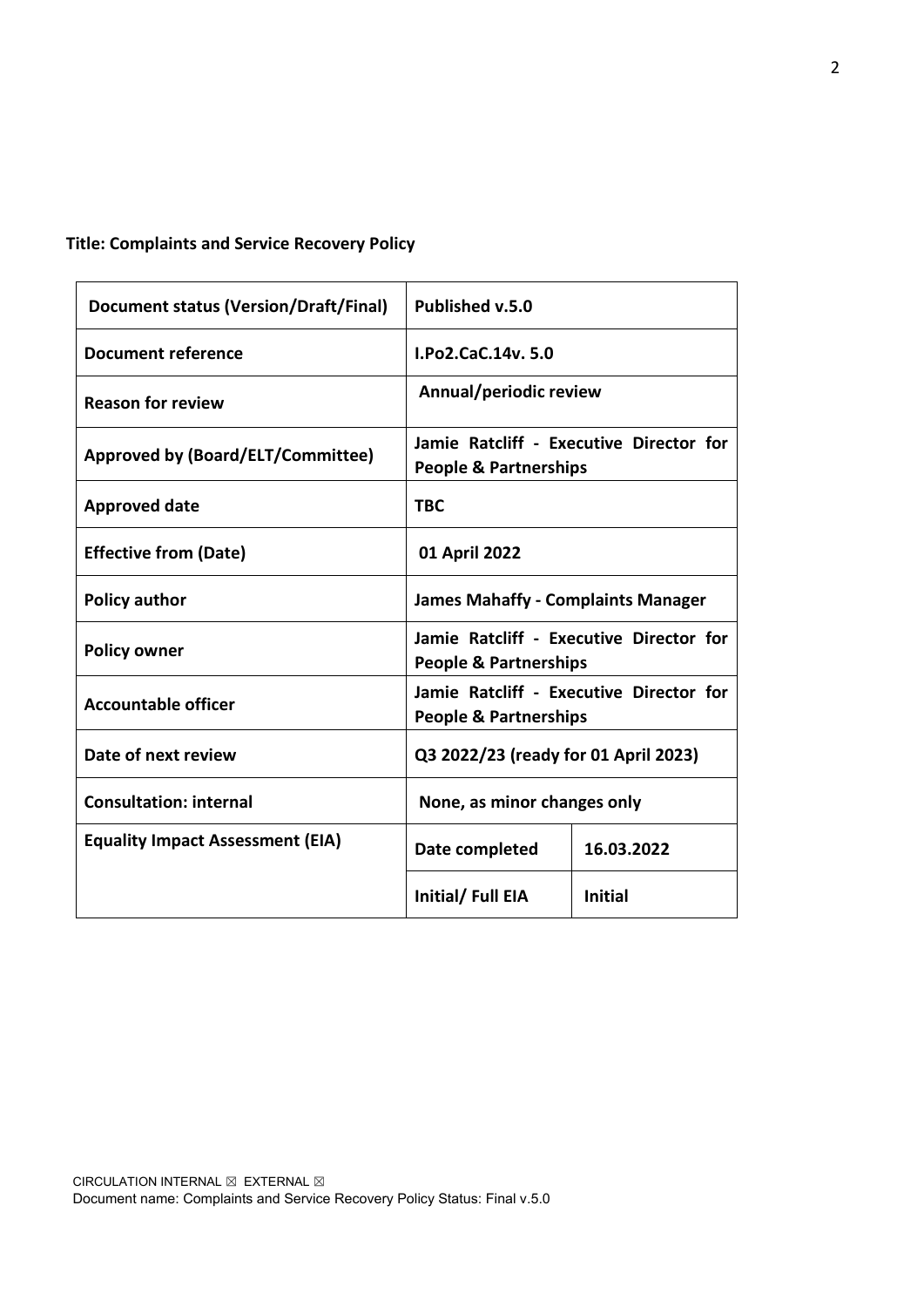|    | Content                                               | Page |
|----|-------------------------------------------------------|------|
| 1. | Introduction                                          | 4    |
|    | 2. Aims and Objectives                                | 4    |
| 3. | Policy Statement and overview of our complaint policy | 4    |
|    | 4. Advocacy and support                               | 12   |
| 5. | Taking a complaint further                            | 12   |
| 6. | Unreasonable behaviour                                | 13   |
|    | 7. Learning Lessons and reporting                     | 14   |
| 8. | Legislation and regulation                            | 14   |
| 9. | <b>Equality and diversity</b>                         | 14   |
|    | 10. Related documents                                 | 15   |
|    | 11. Review                                            | 15   |
|    | 12. SW9 Complaints                                    | 16   |

 $\hat{\mathbf{r}}$ 

**Appendices: Appendix 1: Short form EIA**

 $\ddot{\phantom{a}}$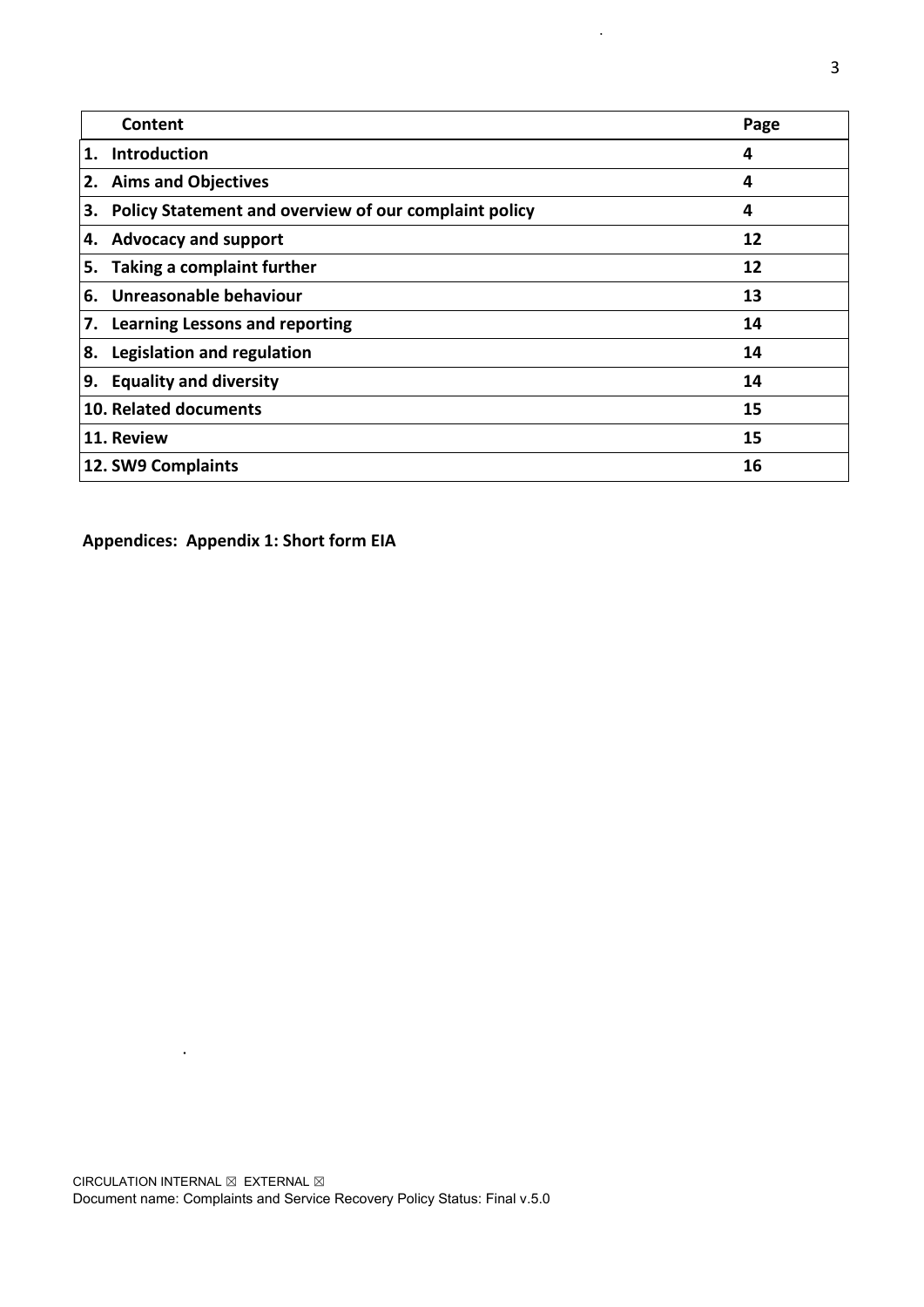#### **1. Introduction**

1.1. This policy applies to Network Homes, including contractors or third parties working on behalf of Network Homes.

#### **For information on complaints regarding SW9, please refer to section 12, page 16.**

- 1.2. This policy complies with the HCA Tenant Involvement and Empowerment Standard.
- 1.3. The policy provides a framework for fair and consistent management and resolution of resident complaints. We have updated the procedure to include the new arrangements for complaints brought in by the Localism Act 2011.
- 1.4. We also are compliant with the complaint Handling Code and obligations on us (more information provided on this in section 5.2, page 11). In line with the guidance provided by the Housing Ombudsman, our complaints procedure emphasises working with residents and taking reasonable actions to resolve complaints in a fair, prompt and polite manner, taking into account the individual circumstances of the complainant.
- 1.5. As detailed in the Social Housing's Tenant Involvement and Empowerment Standard we will publish details of the number of complaints raised on an annual basis. This information will include the nature of the complaint along with the outcomes. We will also maintain examples of complaints brought to us to aid transparency about outcomes and processes. Additionally, we also operate a 'Lessons Learned' strategy not only to improve our overall service but also to identify trends and the areas which need additional focus.

#### **2. Aims and Objectives**

2.1 Network Homes recognises the importance of resident complaints as a valuable form of feedback about our services. We will learn from and use the information gained from complaints to help drive forward improvements and to respond positively to our customers' needs and expectations. We want to resolve all complaints quickly and effectively. Our aim is to resolve any problems straight away where possible.

#### **3. Policy Statement:**

#### **Overview of our complaint policy**

3.1 Our definition of a complaint is as defined by the Housing Ombudsman Service:

*"An expression of dissatisfaction, however made, about the standard of service, actions or lack of action by the organisation, its own staff, or those acting on its behalf, affecting an individual resident or group of residents".*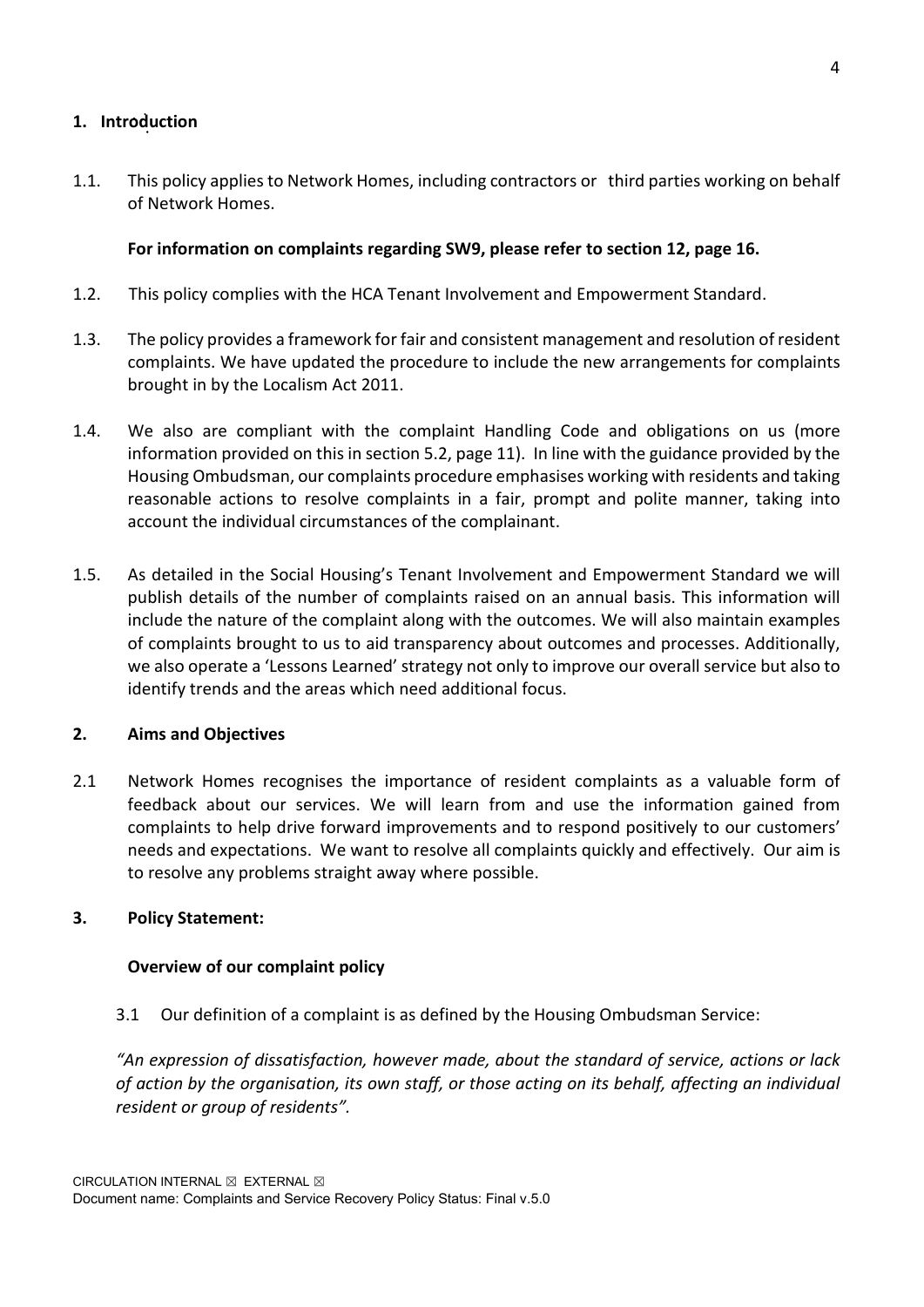- 3.2 There is an important difference between a service request and a complaint A service request is a request from a resident to their landlord requiring action to be taken to put something right. Service requests are recorded, monitored, and reviewed regularly. A complaint can be raised when a resident raises dissatisfaction with the response to their service request.
- 3.2 We only accept complaints:
	- Named tenants.
	- Shared owners and leaseholders.

If our resident wants someone to represent them for GDPR reasons we need the consent from the resident confirming this. The link to the form to be completed is here

Where the complainant does not meet any of the above criteria, have the right to refuse a complaint, however, we may still investigate the concerns raised outside of the complaint policy, and respond, usually within 10 working days. This is subject to consultation and the Complaints Managers final decision.

We will accept group complaints where one complainant has been identified as the complaint lead, will act as sole communicator, and provide updates to all involved. We will only communicate with the lead complainant, and it would be for the lead complainant to advise the outcome of any complaint to others involved.

All complainants should provide their full name, address, and confirm that they have given explicit consent to the group complaint, if we do not have this, we will treat it as a single complaint brought by the lead complainant.

- 3.3 This policy does not apply when:
	- The issue has already been considered through our complaints process at any stage.
	- The issue of concern(s) was not raised within 6 months of said issue(s) occurring or within a reasonable timeframe of the resident becoming aware of the issue(s). (see 3.4, below).
	- It is the first time we have been made aware of the issue we need a chance to put it right before investigating as a complaint.
	- Legal action is taken (or a court date or scheduled) against Network Homes about the issues the resident wishes to complain about. (See section 3.3.2 below).
	- There is already an open complaint, whether group or individual, covering the same specific issue.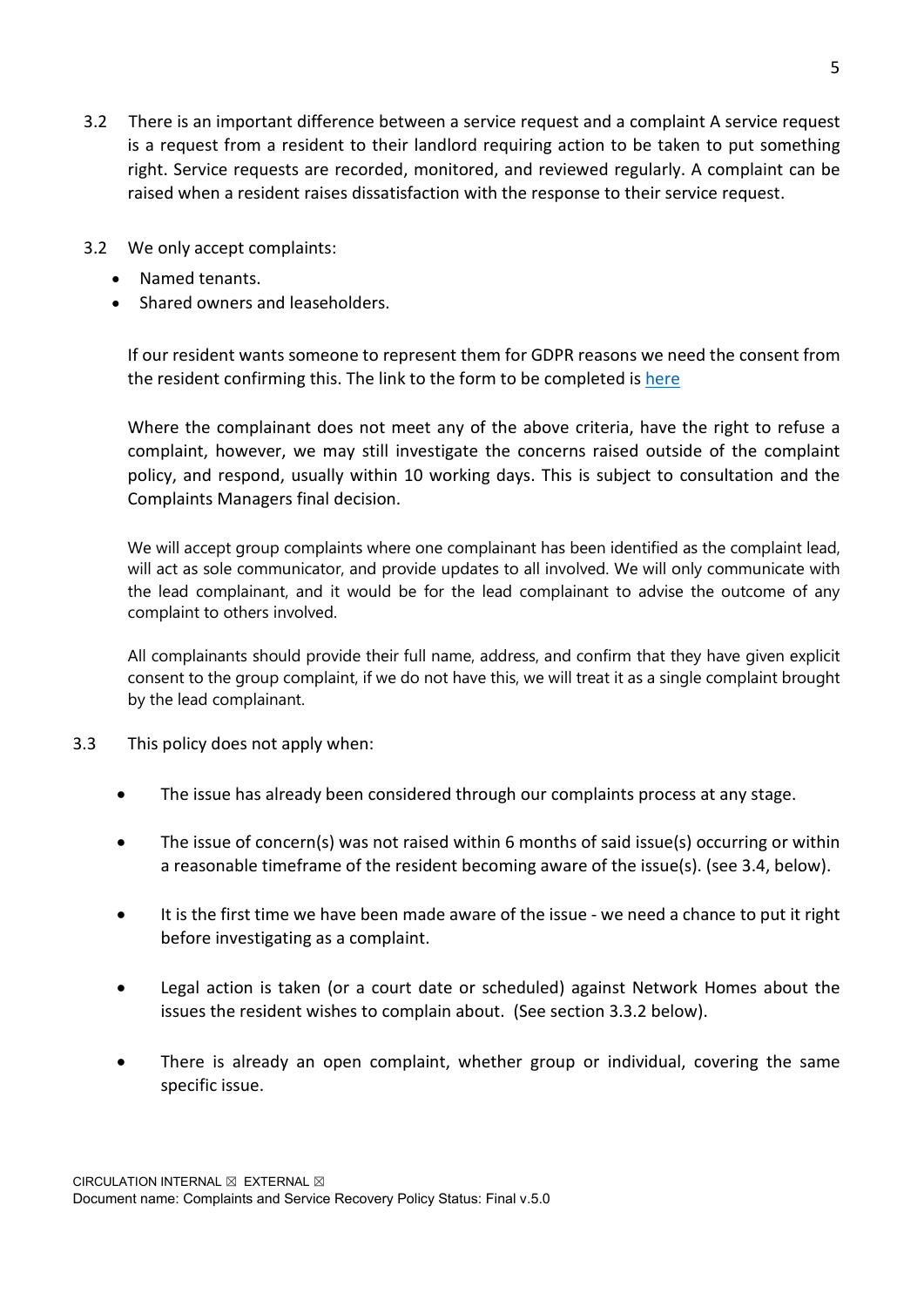- The complaint is about a service that we do not provide, including (but not limited too) repairs that are the tenant's responsibility.
- If a complainant lives in a property managed by an external Managing Agent. In these circumstances the complainant should complain to the Managing Agent in the first instance. If their complaint cannot be resolved by the Managing Agent within a reasonable timeframe, Network Homes will independently review the matter and may consider logging a new complaint.
- The complaint is about matters subject to an insurance claim. (However, residents can complain about delays in handling an insurance claim).
- The complaint relates to a dispute about a service charge, including how a figure has been calculated or whether it represents value for money. Such complaints will be referred to the service charge dispute procedure and ultimately if unresolved to the First Tier Tribunal. This should be referred to the relevant team either by emailing to **leasehold.services@networkhomes.org.uk** or by calling us on 0300 373 3000.
- The complaint is about one of our policies (including anti-social behaviour). Generally, matters of policy cannot be complained about, however, a resident can complain if they believe a policy has not been applied or followed correctly in their case or if the resident is unhappy about the way in which we have handled the issue. Anti-social behaviour can be reported to us using any means the resident sees fit but we would suggest in the first instance calling us on 0300 373 3000 or using the anti-social tools located on line [here.](https://www.networkhomes.org.uk/your-home/anti-social-behaviour-and-domestic-abuse/anti-social-behaviour/)
- If the property is managed by SW9. They have their own Complaints Team with their own policies. Please see section 12, page 16 for more information on this.
- The concerns raised are part of an initial Service recover request and not considered a complaint. (See 3.3.1, below)

This is not an exhaustive list and there may be instances not listed where this policy does not apply. The complaints manager will seek guidance on anything not covered above prior to making any final decision.

Should we refuse a complaint or an escalation to Stage 2 of our complaints procedure, a detailed explanation will be provided setting out our reasons, along with The Housing Ombudsman's contact details as your right to challenge our decision. Refusal to log or escalate a complaint will be recorded and reported to the Housing Ombudsman Service at least once every 12 months in line with the Complaints Handling Code.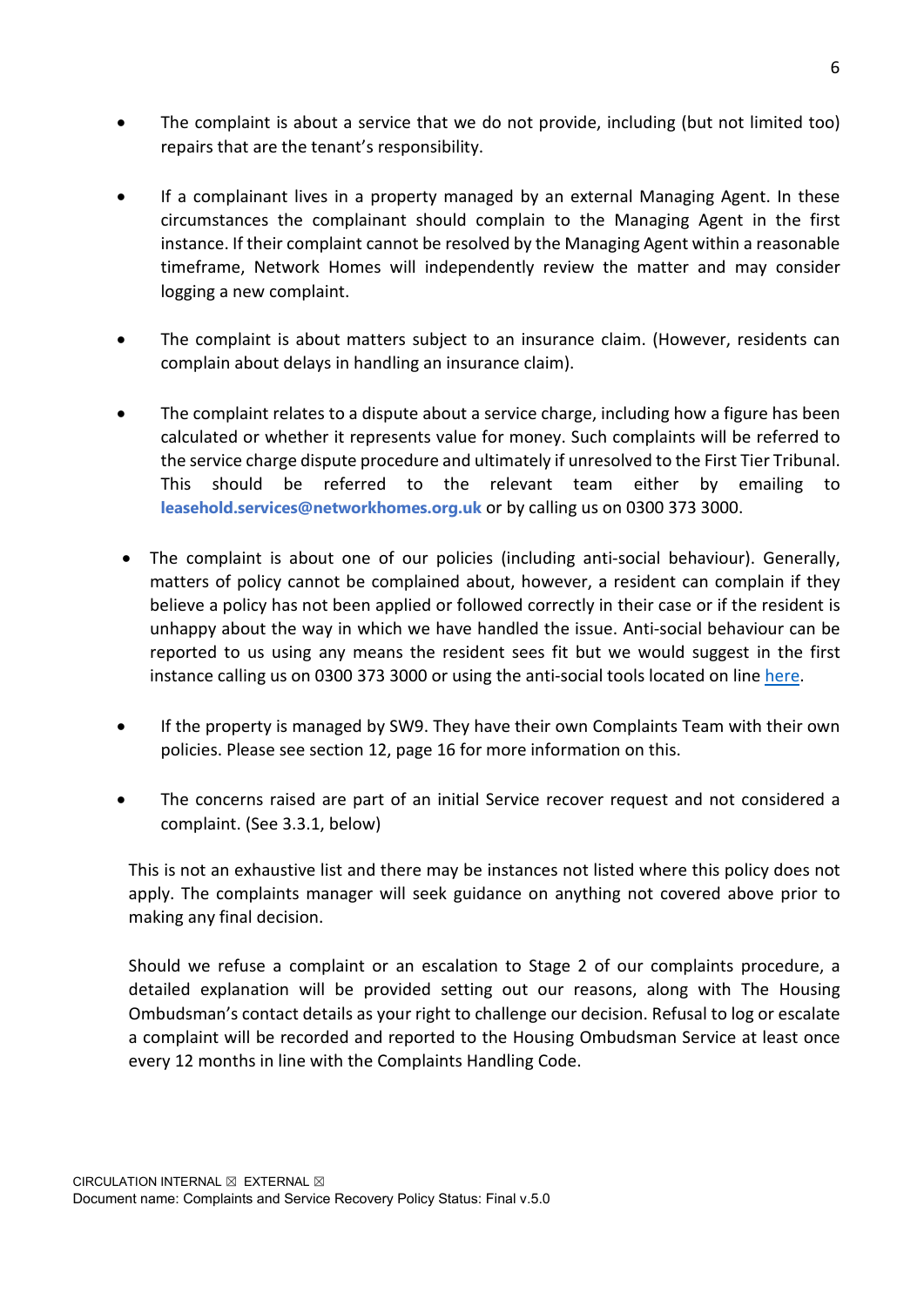#### 3.3.1 Service recovery

We ask residents to get in touch with us as soon as something has gone wrong and give us the opportunity to put it right.

If we believe we can resolve a concern raised within two clear working days (from initial contact) we will treat this a service recovery request and your concerns will be dealt with outside of the complaints policy. We will inform the resident of this at the earliest opportunity and if we cannot resolve the problem within the agreed timeframe we will then register and investigate it as a formal stage 1 complaint if our resident confirms this is how they would like to proceed.

If after being informed of the above process the resident requests, we log a complaint and bypass the initial service recovery stage, a stage 1 complaint will be logged straight away (assuming it meets the criteria for being a complaint).

3.3.2 Disrepair - Where there is a complaint that relates to potential disrepair, we will always ask a resident to pursue the complaints process in the first instance recognising that litigation can be costly and time consuming for both resident and Network Homes and often the compensation policy will provide sufficient recompense to residents who are aggrieved.

If a resident is pursuing a disrepair claim, then we can still consider a complaint about the same topic until the disrepair case is given a court date. This complaint can be considered at both stage 1 and stage 2 and referred to the Housing Ombudsman if required. Once the court date is received, then this would mean that the complaint falls outside of this policy.

3.3.3 Where a complaint is solely about a missed appointment, in line with our compensation policy, we will offer £10, and this will be offered outside of our complaints' process. This is the maximum award payable for a missed appointment.

If a resident still wishes to log a complaint, we will do so but providing the investigation does not demonstrate that any other service failings have occurred, no increase to this will be considered and this will be explained to the resident. This will be explained to residents at the initial stage of discussing the missed appointment.

3.3.4 Where a resident complains about something that is happening in another property but is affecting them our investigation will include looking at all matters being complained about. Due to GDPR and a resident's right to privacy, we will not be able to disclose specific information about any actions or decisions we are making about the other resident or the property in which they live.

We would not accept a complaint in respect of not disclosing said information in line with the rules, regulations, and good practice of GDPR.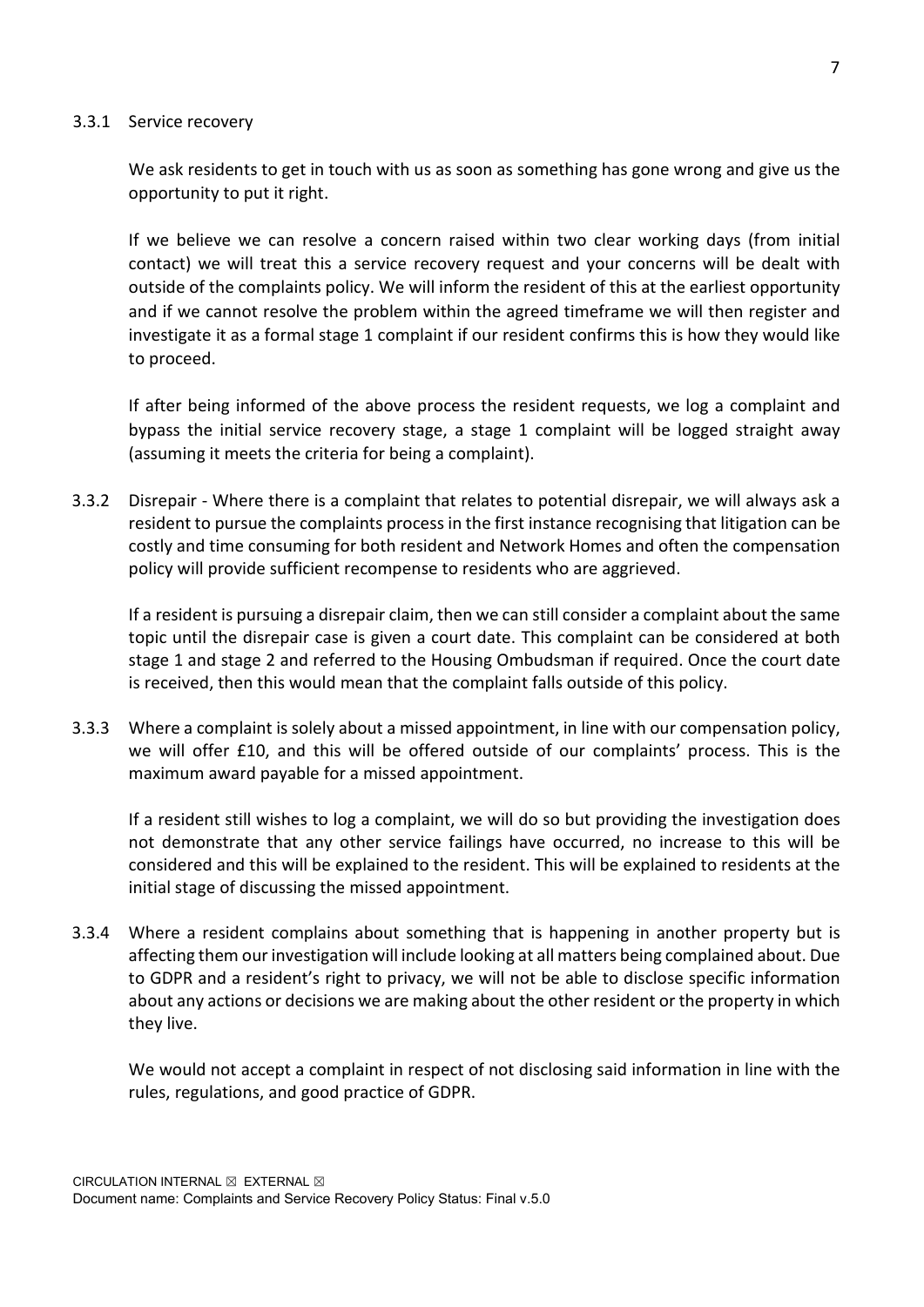3.3.4 Where a resident brings about their concerns of a potential GDPR breach this will be raised with our Data Protection team to investigate. If it is identified that an actual breach has occurred this will be formally recognised and will be dealt with outside the complaints process and by way of our data protection process. Information on our GDPR processes can be located on our website assessed using the lin[k here.](https://www.networkhomes.org.uk/data-protection/privacy-statement/)

If it has been identified that whilst there has not been a breach but best practice and/or there have been service failures by teams or individuals, then a Stage 1 complaint will be logged in respect of this, and an investigation will take place as per the Complaints Policy.

#### 3.4.1 Six Month rule

In line with guidance from the Housing Ombudsman, we expect our residents to raise their concerns within 6 months of the matter they wish to complain about occurring or if outside of this timeframe, within a reasonable timeframe of a resident becoming aware of the issue/concern. An example of how we may interpret this rule is detailed below.

**Example:** A roof leak was repaired in February 2021. Resident complained to us in November 2021 that the leak as never fixed correctly and wants to raise a complaint.

**Outcome 1:** Resident informed us that they had identified that the issue was not resolved and leaking in late March 2021, but not raised with us until November 2021 as they were busy. This would not be considered in respect of logging a complaint as resident aware of issue in late March, but did not report it until November, some 8 months later – and outside of the sixmonth timeframe.

**Outcome 2:** Resident made us aware that November was the first time they have identified the leak had returned as there had been a very dry summer and the first storm/meaningful period of rain took place in November. In this instance we would need to trace the leak to confirm it was the same original issue – if it was, we would look to raise a complaint. If it was not considered the same issue, we would not log a complaint.

If it is decided that we will not look at an issue of concern under the Complaints process, we would still look to inform the relevant team(s) within Network so that issue can be investigated and responded to, usually within 10 working days.

Additionally, if there is evidence to suggest that the same matter/issue/repair has been ongoing for longer than 6 months without ever being fully resolved, then we can use our discretion to investigate beyond six months and determine the new scope (timeframe) for our complaint investigation. As referred above the issue would need to be confirmed as one in the same issue, not a separate, similar issue and the decision on how to proceed is entirely at the discretion of the investigating Complaints Officer, in conjunction with the Complaints Manager.

Any decision made (in respect of considering a longer timeframe than 6 months) will be explained to residents within their complaint response.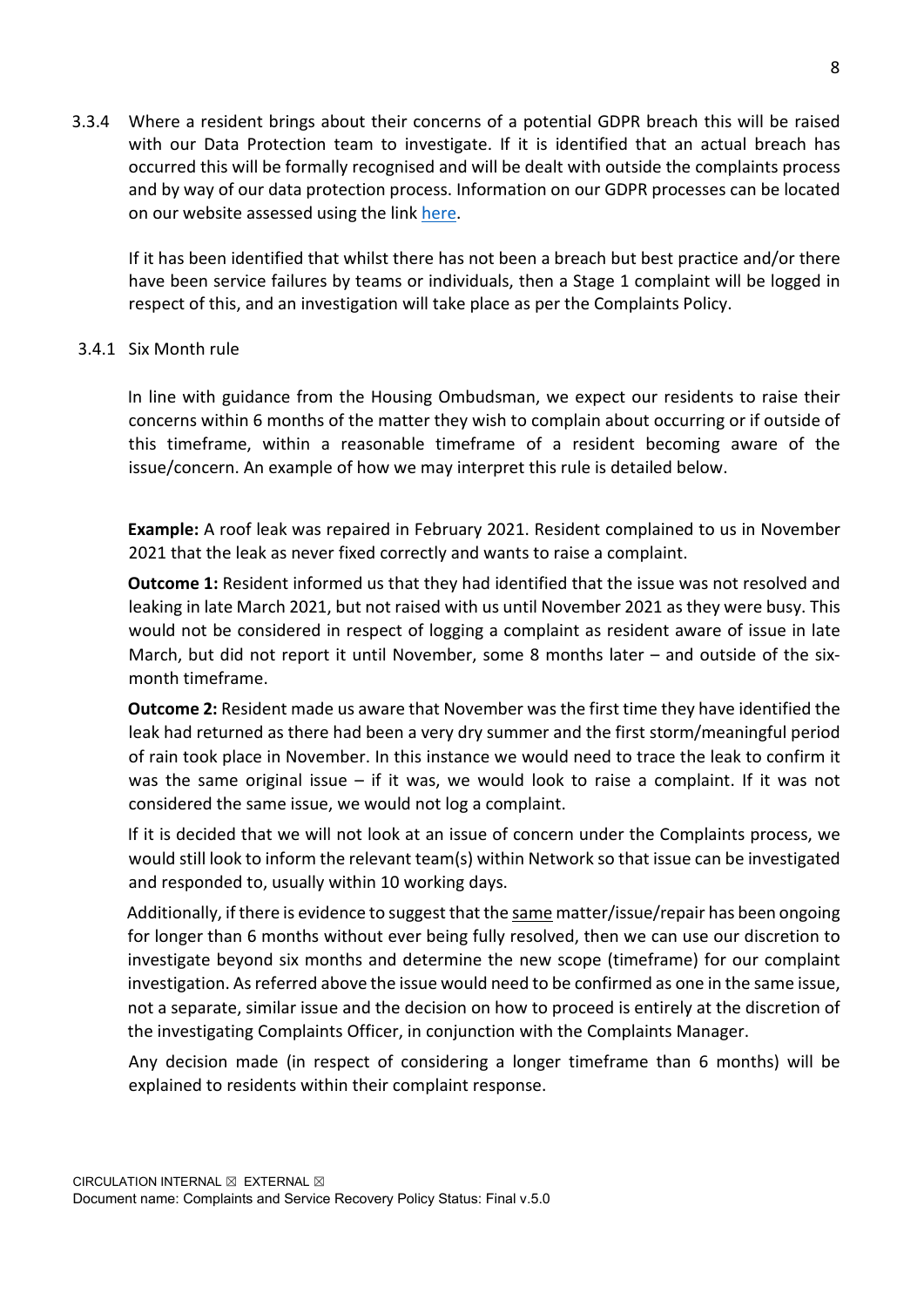3.4.2 There are also instances where we may consider issuing a follow-on response instead of logging a new complaint or escalating to Stage 2. There are various reasons why we may choose to complete a follow-on response, namely as there would be little merit of starting the process over and/or we consider that we can deal with the matter quickly and to the residents satisfaction.

When we decide to issue a follow-on response, log a new complaint, or escalate to Stage 2, we will make contact with the resident to confirm our decision, understanding of the complaint and the desired resolution. This will form the basis of our complaint investigation.

- 3.5 A resident can make a complaint in a format that they find easiest including:
	- Using our online resident portal and social media platforms
	- By phone to 0300 373 3000
	- In person or by letter
	- By email to [complaints@networkhomes.org.uk](mailto:complaints@networkhomes.org.uk)
	- Through an advocate (See advocacy and support for further information).
- 3.5.1 As noted a resident can bring a complaint to us using their chosen method and irrespective of this, we will manage all communication with the resident or their representative within the GDPR regulations, noting that we are fully committed to our resident's right to privacy.
- 3.6 We will acknowledge and log all complaints and Stage 2 escalations as soon as possible and in any event within 5 working days of the complaint/request being received by the Central Complaints Team. This is in line with the Housing Ombudsman Service guidance.
- 3.7 We will aim to respond to all Stage 1 complaints within 10 working days and all Stage 2 complaints within 20 working days. (See 3.9). Where we are unable to meet the target timescales set out above, we will contact the complainant and explain the reasons for the delay and provide a new target response date. We will keep residents informed throughout the complaint process until the complaint is fully resolved.
- 3.8 Our complaint response will include information about the customer's right of review. If a resident is dissatisfied with a response to their complaint at stage one, they are entitled to ask for the complaint to be escalated to stage 2 of our Complaints Process.

A complaint cannot be escalated until the stage 1 decision has been issued. The Stage 2 response will provide referral rights and the contact details for the Housing Ombudsman Service.

Residents cannot refer their complaint formally to the Ombudsman until they have been through both Stage 1 and Stage 2 of our complaints process.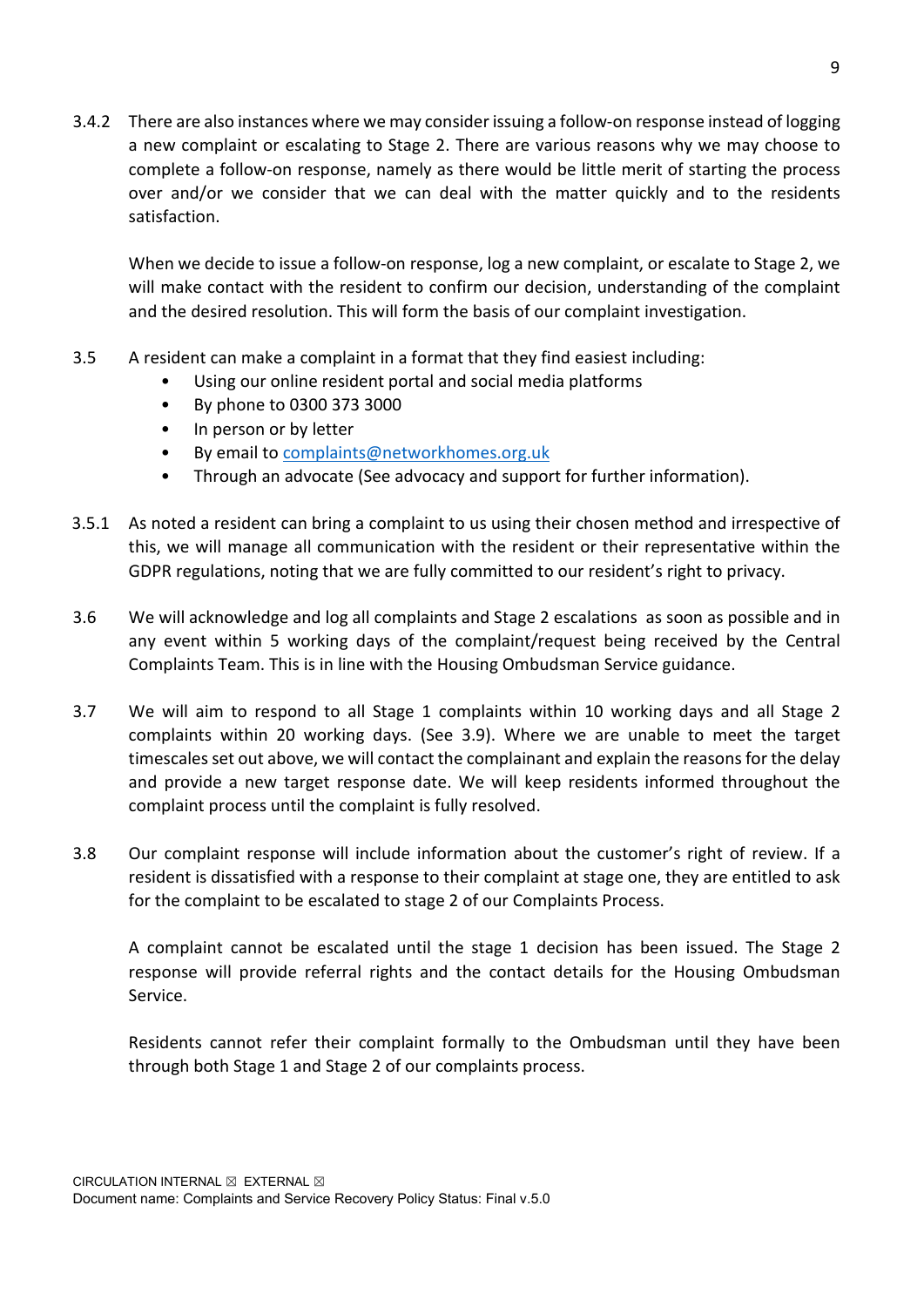With respect of a complaint regarding repairs, we may refuse (or delay) the option to escalate to Stage 2 until we have been out to attempt to resolve the repair within a reasonable timeframe. This assumes that it is highly likely that only one attendance will be required and that the repair/issue will be fully resolved during the agreed attendance. If after attending (or if scheduled attendance cancelled by us) this issue is still outstanding (not resolved) residents may escalate the complaint accordingly.

Notwithstanding the above, residents have up to 30 days from the date of the Stage 1 response to escalate their complaint to stage 2. If an escalation request is received after the 30 days, we may ask for further details from the resident to help us to determine whether there are sufficient grounds to agree to escalate a complaint. Again, the decision on whether to accept an escalation will be at the discretion of the investigating Complaints Officer and the Complaints Manager.

If we determine a sufficient reason has not been provided, we will refuse the escalation, confirm our reason for refusing the escalation and provide contact details for the Housing Ombudsman Service. There may be some instances whereby we agree to log a new complaint.

We may also decline an escalation request where the resident has behaved unreasonably or has refused to engage with staff in resolving the complaint through reasonable action. This would include implementing an action plan to resolve issues or refusing access to a property. Again, the reason for refusing the escalation and contact details for the Ombudsman will be provided.

The Ombudsman can ultimately review our decisions on how we have dealt with a complaint (at any stage of the process). We encourage residents to discuss their concerns and/or seek clarity by contacting Ombudsman.

3.9 We have a two stage complaints process, where we aim to resolve the vast majority of complaints at stage one, and we aim for 95% of all our complaints at both Stage 1 and two to be responded to on time.

**Stage one**: The complaint investigation will be conducted by a member of staff with a suitable level of training and competence and overseen by a Team Manager or senior manager up to and including Director Level. The complaint outcome, associated response to the customer, any compensation award and any service improvements or follow up actions will be approved by the manager who was responsible for overseeing the complaint investigation. From the date of receipt of a stage 1 complaint if accepted we have 10 working days to respond.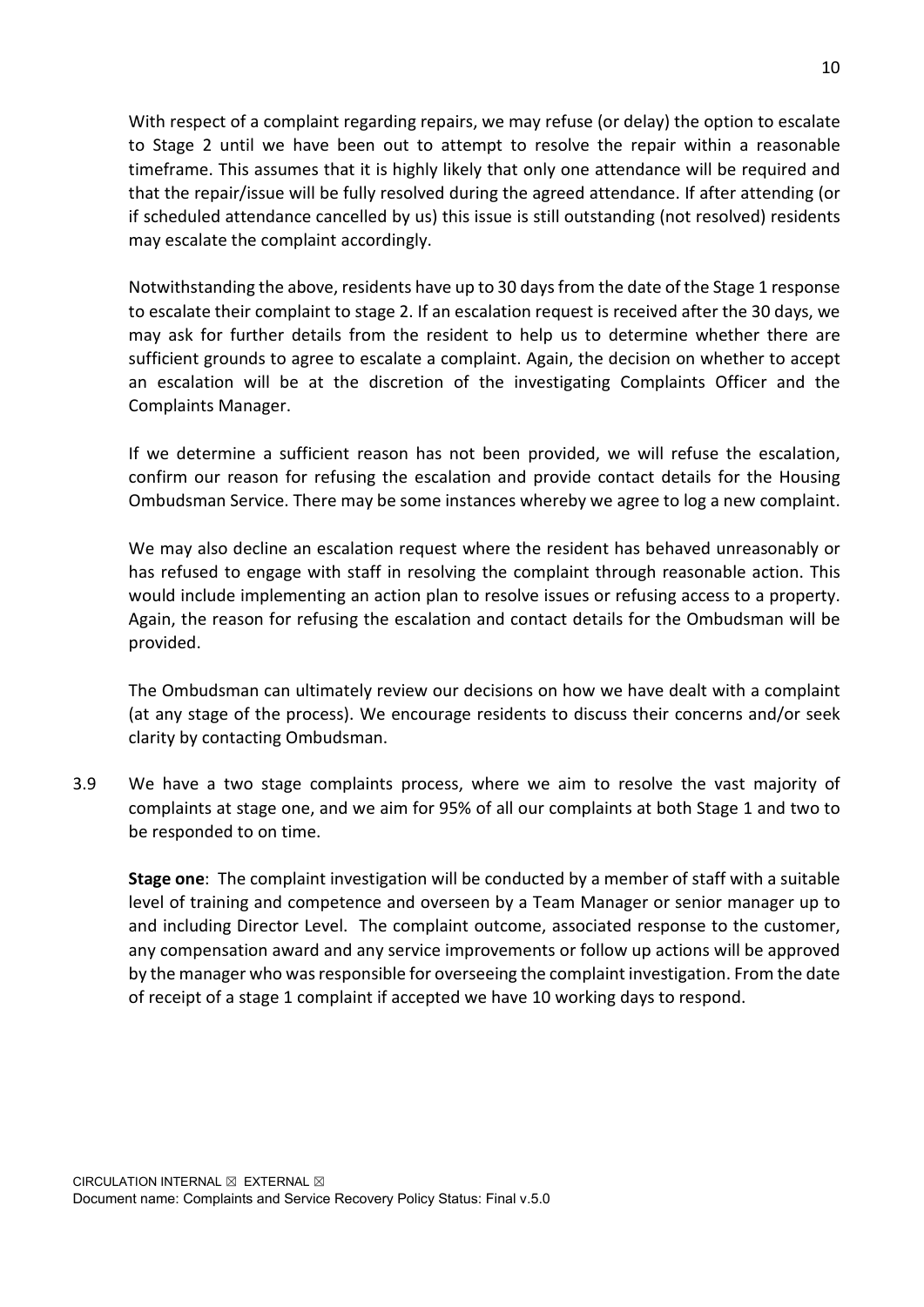**Stage two**: The Central Complaints team will review how the complaint was handled at Stage 1 and decide if the decisions we made were in line with our policies, fair and reasonable. An Executive Director will oversee the complaint based on the recommendations of the Complaints Manager and will have the opportunity to review and intervene on the case if deemed necessary. Once a Stage 2 escalation has been accepted and acknowledged, we have 20 working days to investigate and issue our final response.

3.10 We will never ask a member of staff to investigate a complaint where they have been personally involved in the concerns raised.

#### **Complaints concerning the Chief Executive or Board Member**

- 3.11 Where the complaint is about the actions of the Chief Executive or Board Member, as with any complaint, informal resolution should always be sought in the first instance, working with the complainant to seek to agree how the matter can be resolved without requiring a formal investigation. It may not be appropriate for the Chief Executive to be involved in related discussions given the subject matter of the complaint and in such circumstances, the Company Secretary should liaise with the complainant as the Company Secretary supports and administers the Board of Network Homes. The Company Secretary should keep the Chair of the Board informed of any complaint and informal resolution.
- 3.12 Where an informal resolution cannot be agreed, the Chair of the Network Homes Board, will appoint a panel made up of two members of the Board to investigate the complaint (not the Board member in question should the complaint be against that Board member). The Company Secretary will provide support to this arrangement.
- 3.13 In carrying out its' investigation, the panel should take reasonable steps to establish the facts of the complaint and ensure that the Chief Executive/Board Member is given a fair opportunity to put their case in writing or in person (whichever they prefer).
- 3.14 The panel should notify its conclusions and any recommendations for action to the Chair, who will issue the final decision on the complaint. The decision should be issued within 30 working days of the panel hearing.
- 3.15 Where the complaint is one that would fall under the jurisdiction of the Housing Ombudsman, the complainant will be advised of process to follow should they remain dissatisfied and wish to refer the complaint to the Ombudsman.
- 3.16 If a complaint is made in relation to the conduct of the Chair of the Board, the same process and investigation will be conducted as above, with the Chair of the Audit and Risk Committee taking on the role of the Chair of the Board in setting up the panel and issuing the final decision.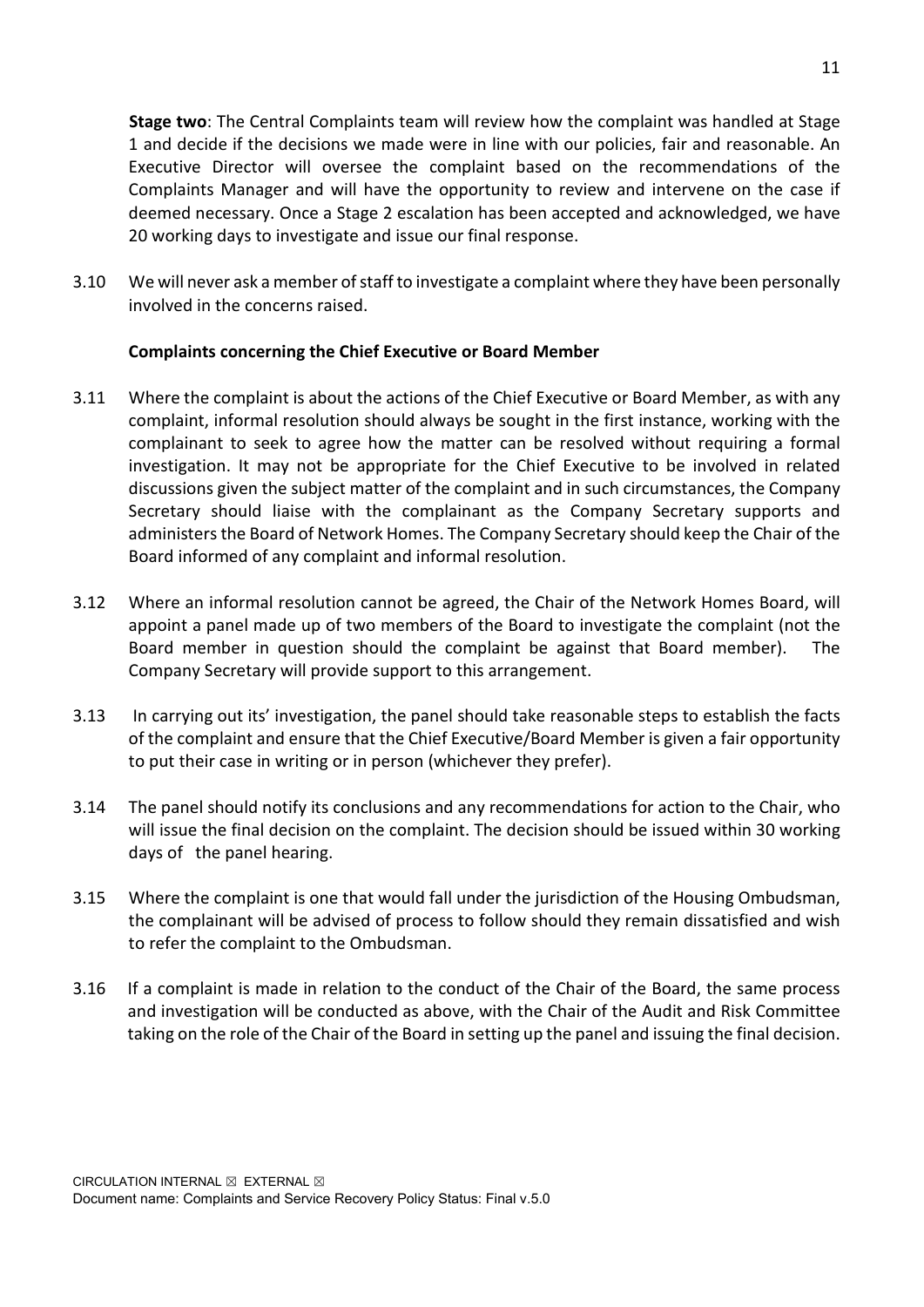#### **4. Advocacy and support**

4.1 Sometimes a resident may be unable or reluctant to make a complaint on his or her own. We will accept complaints brought by third parties if the resident has given their written consent for that person to act on their behalf. This person may be a friend, relative, carer, Citizens Advice Bureau, or similar representative. If our resident wants someone to represent them for GDPR reasons we need the consent from the resident confirming this. The link to the form to be completed is [here](https://forms.office.com/Pages/ResponsePage.aspx?id=iMv5LbqKPkamtvBWwyHdoaP2paii8-FNk-o_0AOSwB5UMFVBQlRUV1hEWllLN04wVVAxSFc4V0FHMS4u) 

It is worth noting that we will not cover any expenses or fees for third party representation regardless of the complaint outcome.

- 4.2 Where a person does not have the capacity to provide written consent for an advocate to act on their behalf and power of attorney is not given, we will accept verbal consent. However, to comply with the Data Protection Act and the General Data Protection Regulation (GDPR) we will attempt to verify that consent has been given. If this is not possible, we will accept the complaint but will only respond in writing direct to the complainant via their registered address.
- 4.3 Network Homes has a separate procedure for responding to correspondence and enquiries from MPs or Councillors, which will be used unless the MP or Councillor specifically requests the complaints procedure be used.
- 4.4 Where a general enquiry from an MP or Councillor relates to an existing complaint, we will inform them that we are already investigating the complaint and that we will advise them of the outcome of the investigation once it is completed. (Please also see Designated Persons section, below).

#### **5. Taking a complaint further**

#### **Designated Persons**

- 5.1 Network Homes will do everything we reasonably can to solve complaints; however, if a resident wishes to take their complaint further, they may do so using new arrangements brought in by the Localism Act 2011.
- 5.2 Under these procedures, a resident may ask their MP, Councillor to review the case or to refer it to the Housing Ombudsman. In this role, MPs, Councillors are known as 'Designated Persons'.
- 5.3 We will engage positively with Designated Persons to resolve complaints for our customers. The Designated Person can themselves investigate the case, or they may refer a complaint to the Housing Ombudsman Service on behalf of the resident if they feel that this is appropriate.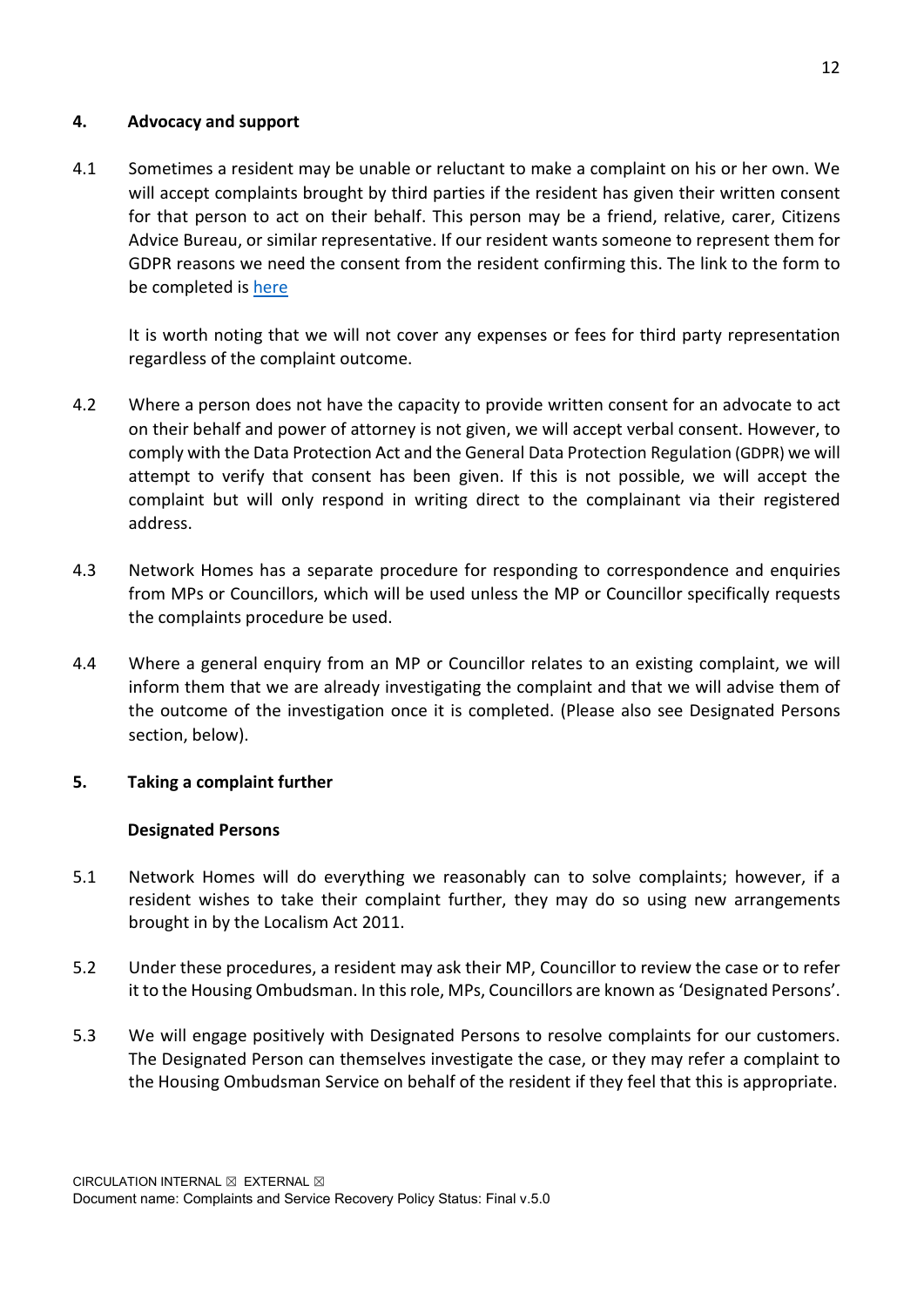5.4 We will look to investigate and respond to any enquiries received from a Designated Person within 10 working days.

#### **Housing Ombudsman**

- 5.4 The Designated Person may refer a complaint to the Housing Ombudsman Service on behalf of the resident if they feel that this is appropriate. This is known as the 'democratic filter' and there are provisions in the draft Building Safety Bill to remove this to allow residents to have more direct access to the Housing Ombudsman.
- 5.5 A person may refer their complaint to the Ombudsman directly following an eight-week period from the end of the Network Homes complaints procedure starting from the date of the Stage 2 complaint response. If the provisions mentioned above in the draft Building Safety Bill are enacted by Parliament, then this period would be reduced.
- 5.6 The Housing Ombudsman can only investigate complaints which are in relation to housing services. We can advise residents on appropriate alternative bodies that may be able to hear a complaint. For example, complaints about service charges should be referred to the First Tier Tribunal.
- 5.7 We adhere to the Housing Ombudsman Complaint Handling code. We also carry out an annual self-assessment and sign up to the Complaint Handling Code and publish complaints data annually within the self-assessment and learnings identified from any Ombudsman determinations and/or issues that have highlighted failings within the service provided.

Once we receive an information request from the Ombudsman Service, we will supply this within 15 working days. If this is not possible, we will supply the Housing Ombudsman with an explanation and a revised timeframe. It will then be for them to consider whether the extension is acceptable or start their investigations with the information they have.

5.8 We will provide the Housing Ombudsman with the complaint records they need to provide an independent review of the complaint. We will take a positive view of recommendations for learning made by the Housing Ombudsman and comply with their final determinations.

#### **6. Unreasonable behaviour**

Our complaints policy is based around effective and open communication between our staff and the resident to agree a resolution to the complaint. We recognise that sometimes a minority of people can be unreasonably persistent or aggressive in pursuing their complaints, and that this can affect our staff's ability to investigate and respond to a complaint, or to provide a service.

Residents who display unreasonable behaviour may be considered under Network Homes Habitual Complaints Policy, which can be located on our website [here](https://www.networkhomes.org.uk/media/13154/habitual-complaints-policy-march-2021.pdf)**.**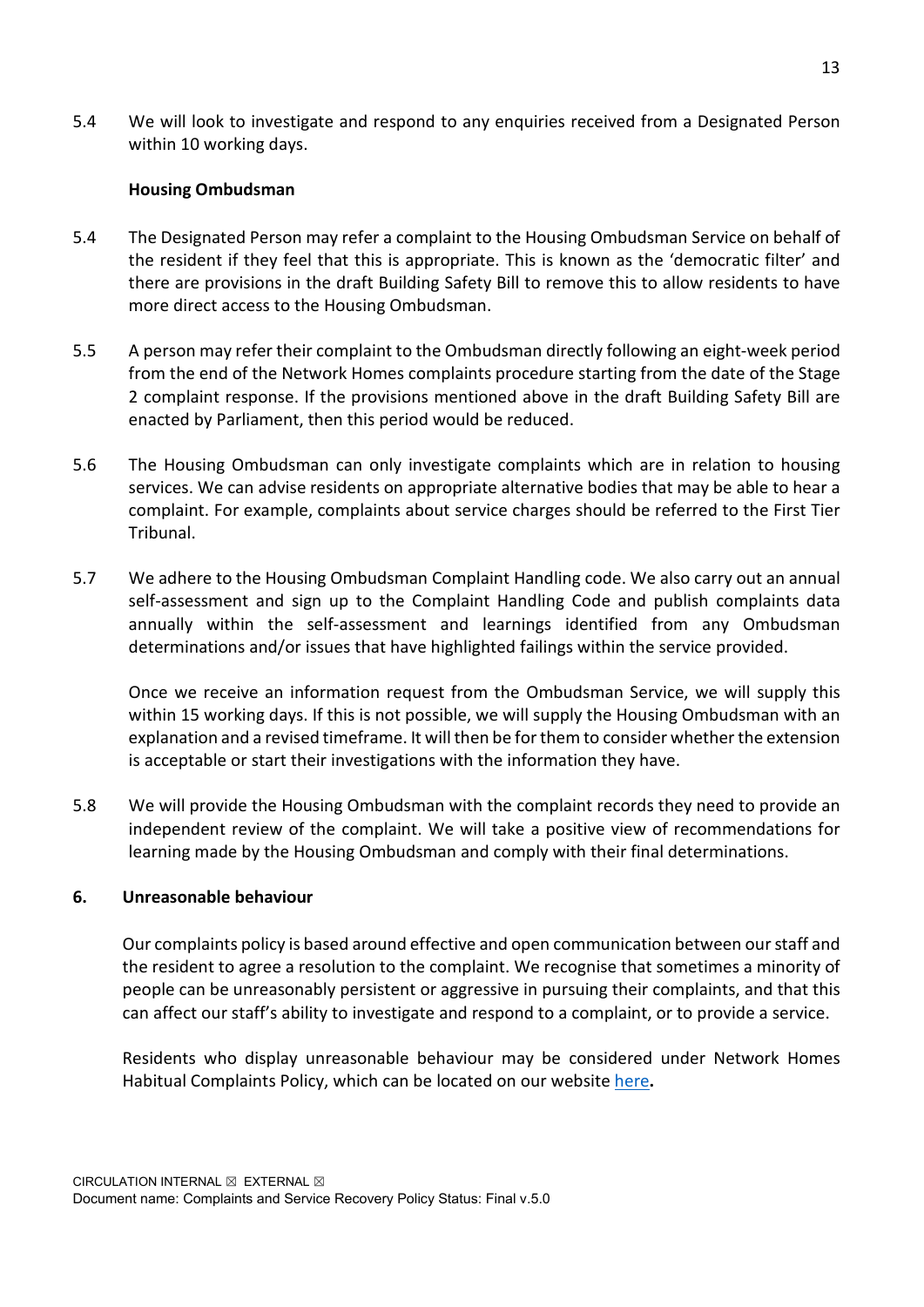#### **7. Learning Lessons and reporting**

- 7.1. We record the actions and outcomes of complaint investigations and Ombudsman determinations so that we can learn from them.
- 7.2. Complaint performance reports are provided weekly to senior managers across Network Homes to identify and remedy areas of poor performance. A complaint monitor is presented to the resident service committee quarterly. This monitor reports on complaint performance across Network Homes and highlights repeat complaints and lessons learnt.
- 7.3 There are regular "High Profile" case meetings held each week which seek to bring about discussion and action from the managers of the various teams involved with multiple highprofile complaints/complainants.

#### **8. Legislation and regulation**

8.1 The legislation listed in this policy is not intended to cover all legislation applicable to this policy. To meet the required HCA Tenant Involvement and Empowerment Standard outcome on adherence to all relevant law, Network will take reasonable measures to ensure compliance with any and all applicable legislation by reviewing policies and procedures and amending them as appropriate.

#### **8. Equality and diversity**

- 9.1 Network Homes will treat all residents with fairness and respect. We value diversity and work to promote equality and tackle unlawful discrimination.
- 9.2 Our complaints approach promotes open communication between residents and Network Homes' staff in order to understand the complaint and resolve it in a positive manner. We will take into account customers' communication needs and preferences and offer support or tailor our approach accordingly and make any reasonable adjustments necessary to the operation of this policy to ensure that it is open and accessible to all.
- 9.3 We are committed to helping residents to access information about their homes and services in a way that suits individual needs. We will apply this policy consistently, fairly, and will not discriminate against anyone based on any relevant characteristics, including tOmbudsman e set out in the Equality Act 2010. We will make reasonable adjustments to policy, process, training, culture and learnings when identified as required.
- 8.4 As outlined in our "Equality, Diversity and inclusion: 10 Point Plan"

Network Homes is firmly committed to making sure our organisation and the communities we serve are places of equality, diversity and inclusion. This means: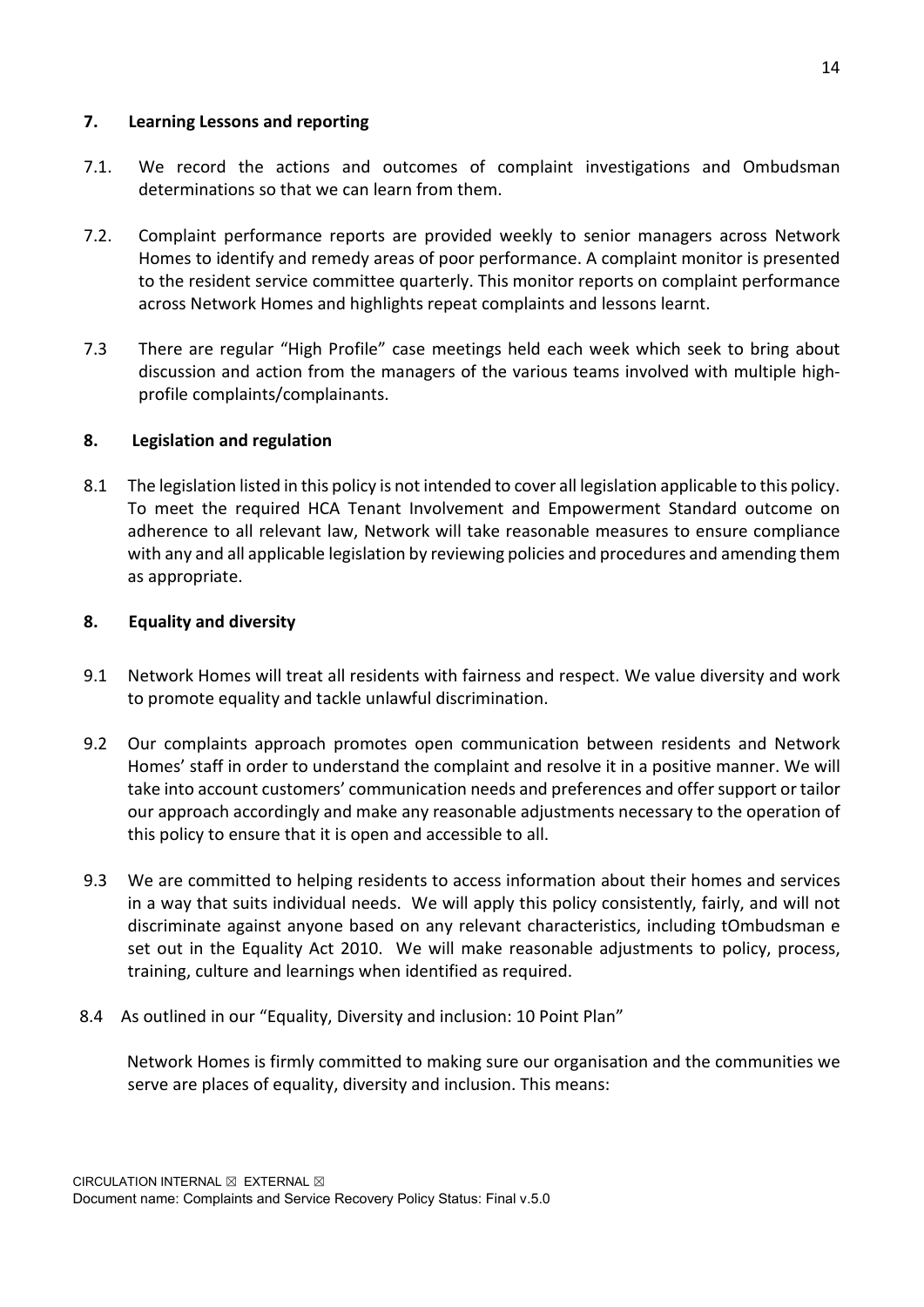• Equality: Everyone has equal opportunities to join and progress within our organisation. Everyone we work with and work for is treated with respect and dignity.

• Diversity: Our organisation reflects the diversity of the communities we work with. We are made stronger by having a diversity of experience among our people and residents.

• Inclusion: We understand the experiences of different groups of employees and residents and the specific issues facing them. We adapt our services so that no one is excluded or ignored.

Our social purpose is at the heart of everything we do. We exist in order to have a positive impact on people's lives. But our social purpose is undermined if we fail to promote equality, diversity, and inclusion.

Increasing equality, diversity, and inclusion is also important for fulfilling our strategic objectives. Our objective to build a great organisation requires Network to be an inclusive place where talent is developed. Understanding the equality issues faced by residents will also allow us to provide better resident service. And making our organisation more reflective of the diversity of residents will help to strengthen trust.

This 10 Point Plan explains what actions we will take between 2020 and 2025 to increase equality, diversity, and inclusion at Network Homes. Some of the actions reflect commitments we have made as part of sector-wide equality programmes, such as Leadership 2025 – the initiative to increase ethnic diversity in housing leadership – and the HouseProud Pledge – a scheme designed to ensure LGBTQ+ residents can enjoy their homes without fear of discrimination. We have also devised our own activities to achieve equality, diversity, and inclusion for all groups defined by protected characteristics.

#### **9. Related Documents**

The following documents can be located on our website via the links below.

[Habitual Complaints Policy](https://www.networkhomes.org.uk/media/13154/habitual-complaints-policy-march-2021.pdf)  [Data Protection \(GDPR\) Policy](https://www.networkhomes.org.uk/data-protection/privacy-statement/) [Anti-Social Behaviour Policy](https://www.networkhomes.org.uk/your-home/anti-social-behaviour-and-domestic-abuse/anti-social-behaviour/)  [Complaints and Complements](https://www.networkhomes.org.uk/complaints/) 

#### **10. Future review of this Policy**

All policies should be reviewed every 12 months as a minimum, or sooner if there is a specific legislative, regulatory, or service requirement or change in guidance, law, or practice.